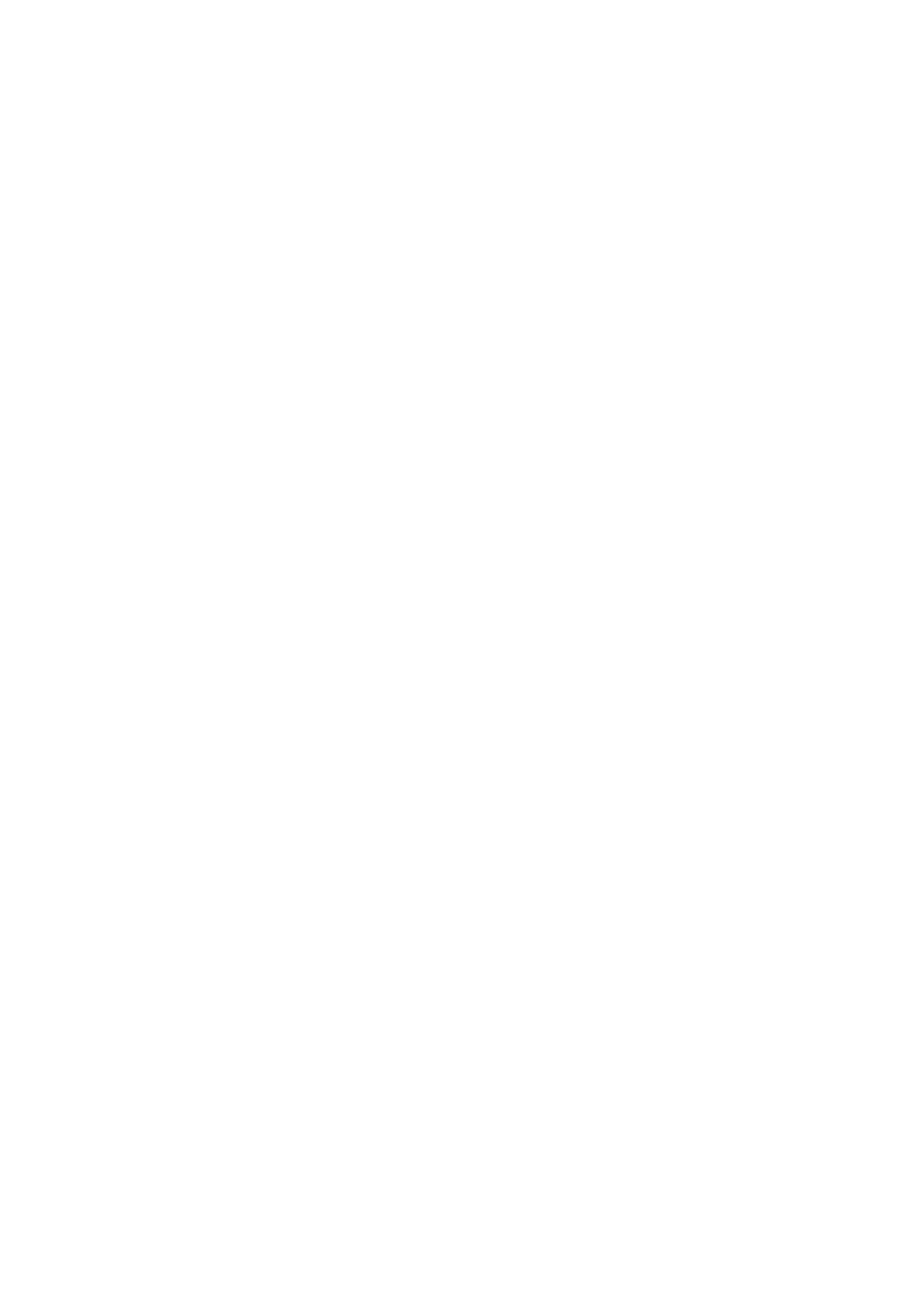# **Contents**

| Abbreviations in this document |               |  |
|--------------------------------|---------------|--|
| $\mathbf{1}$                   | Overview      |  |
| $2^{\circ}$                    | The issues    |  |
| 3                              | The new rules |  |
| $\overline{4}$                 | Next steps    |  |

#### **Appendix**

**1** Made rules (legal instrument)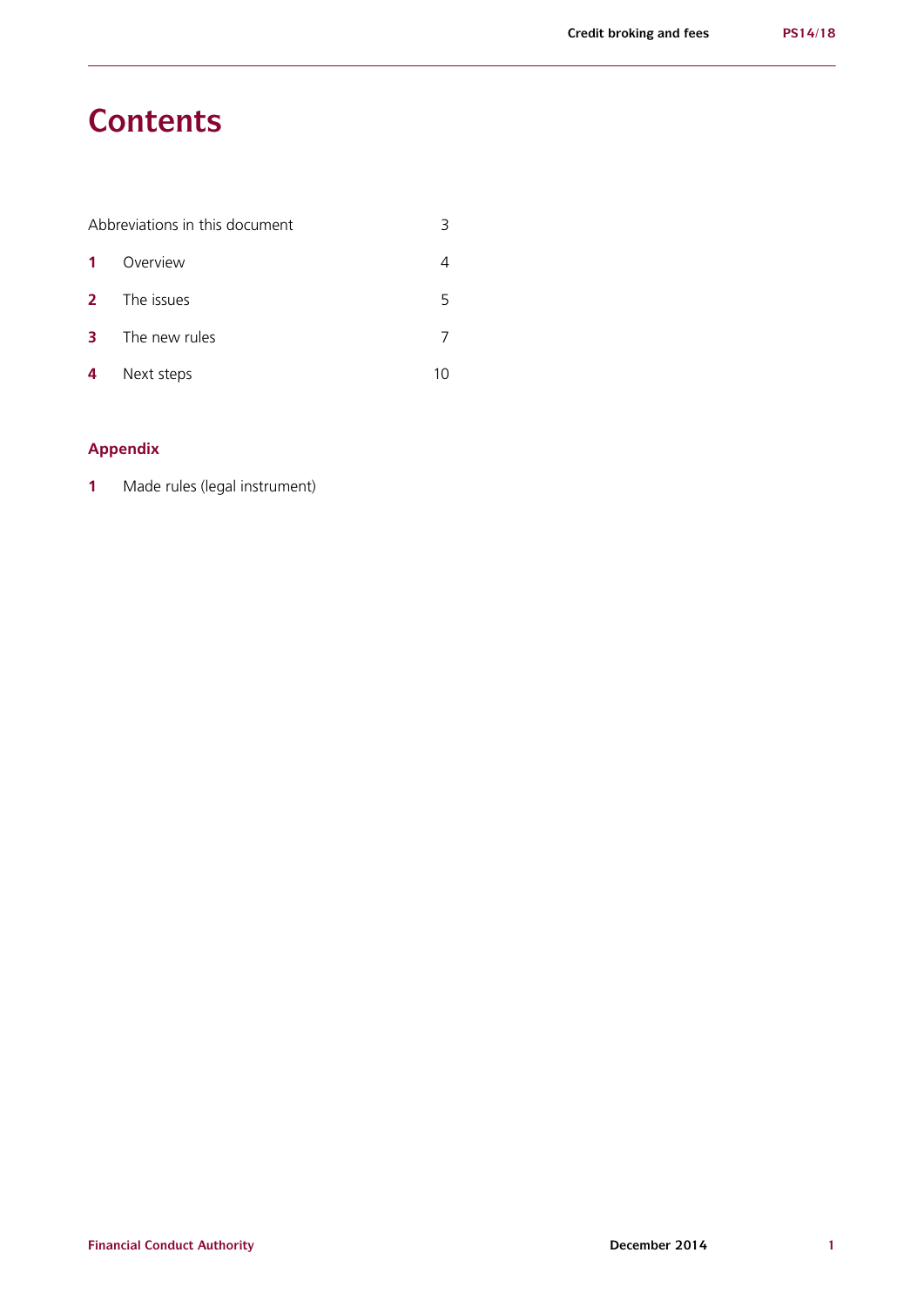In this Policy Statement we publish rules in respect of credit broking. The rules have been made without prior consultation, in reliance on section 138L of the Financial Services and Markets Act 2000.

Comments or queries may be addressed to:

Olukemi Yusuph Consumer Credit Policy Team Policy, Risk and Research Division Financial Conduct Authority 25 The North Colonnade Canary Wharf London E14 5HS

**Telephone:** 020 7066 1000<br>**Email:** olukemi.yusuph **Email:** olukemi.yusuph@fca.org.uk

You can download this Policy Statement from our website: www.fca.org.uk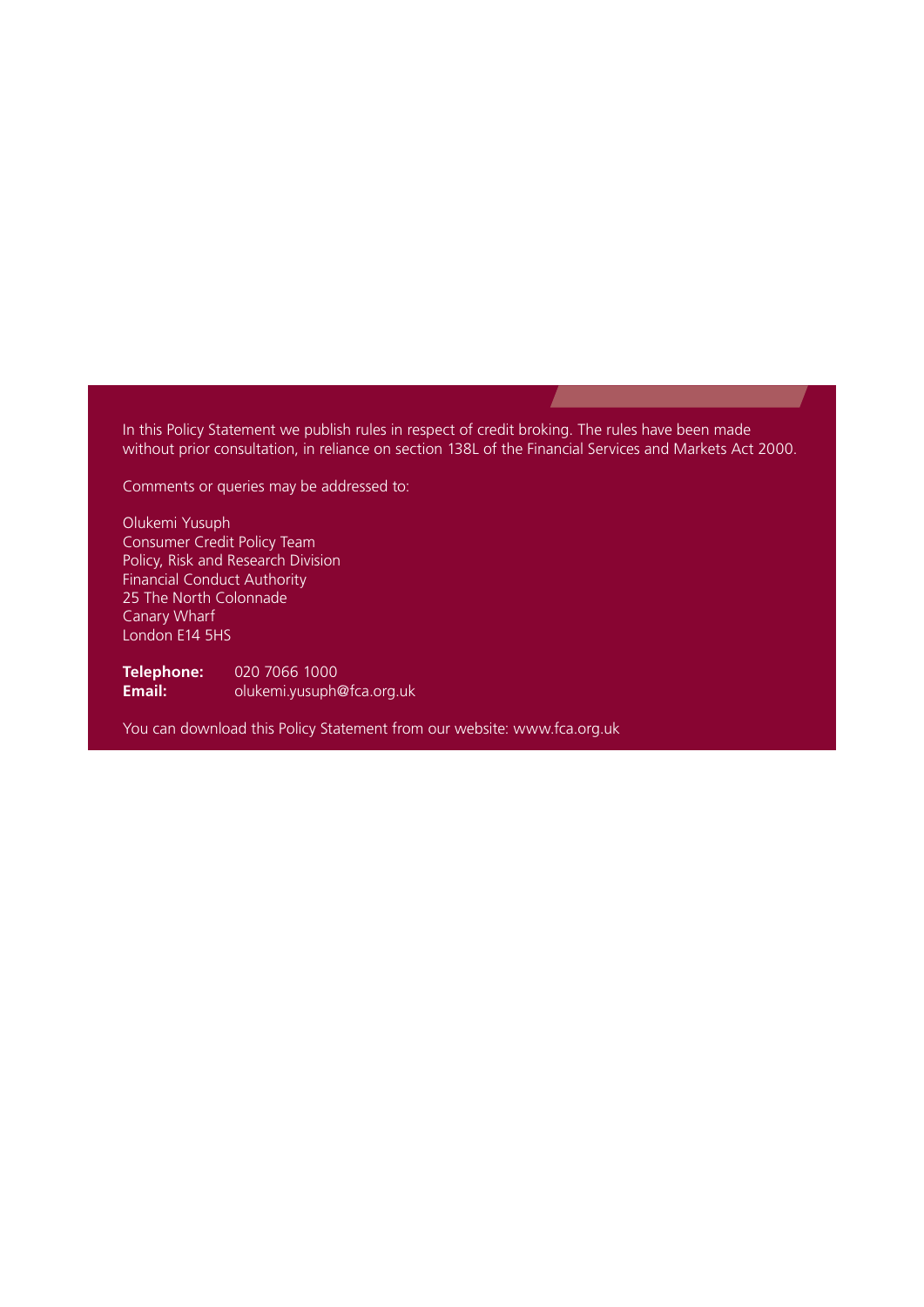# **Abbreviations used in this paper**

| <b>CBA</b>   | Cost benefit analysis                   |  |  |
|--------------|-----------------------------------------|--|--|
| <b>CMA</b>   | Competition and Markets Authority       |  |  |
| <b>CONC</b>  | Consumer Credit sourcebook              |  |  |
| <b>CP</b>    | Consultation paper                      |  |  |
| <b>FCA</b>   | <b>Financial Conduct Authority</b>      |  |  |
| <b>FSMA</b>  | Financial Services and Markets Act 2000 |  |  |
| <b>HCSTC</b> | High-cost short-term credit             |  |  |
| <b>OFT</b>   | Office of Fair Trading                  |  |  |
| <b>PRA</b>   | Prudential Regulation Authority         |  |  |
| <b>PS</b>    | Policy statement                        |  |  |
| <b>SUP</b>   | Supervision manual                      |  |  |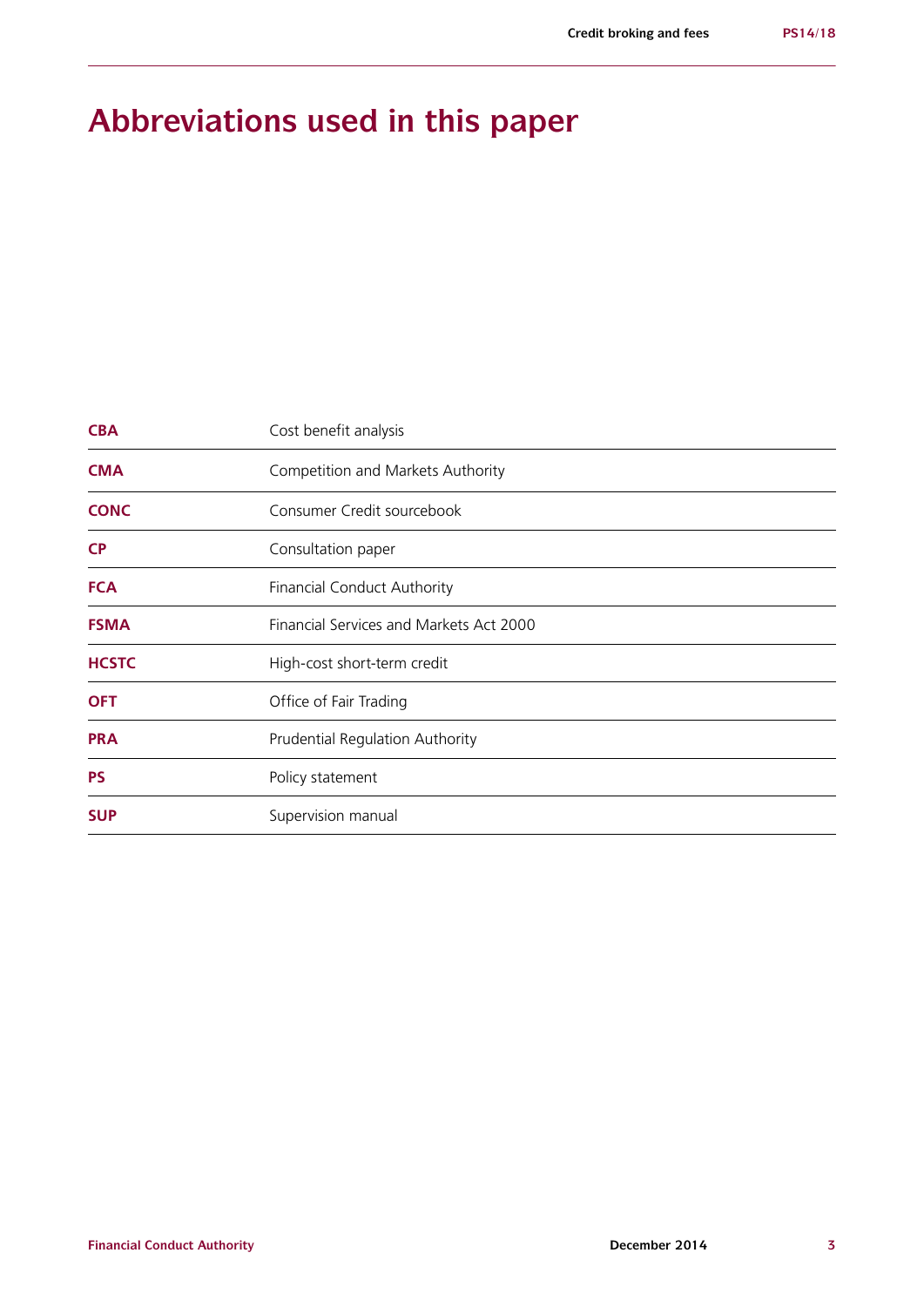# **1. Overview**

- **1.1** The FCA has significant concerns about the practices of some credit brokers particularly in the high-cost short-term credit (HCSTC) and other subprime credit markets – which charge upfront fees to consumers.
- **1.2** Our primary concerns are as follows:
	- **•** consumers not realising they are dealing with a broker rather than a lender
	- **•** a lack of informed consent to the taking of fees, for example where terms and conditions are hidden or misleading
	- **•** consumers being misled as to the purpose of giving their payment details
	- **•** firms passing on consumers' details, including their payment details, without informed consent, to other firms who also take a fee and
	- **•** consumers facing difficulty in identifying the firm that has taken a payment (and in obtaining a refund from the firm or a response to their complaint)
- **1.3** There is evidence that such practices are causing substantial harm to consumers, including vulnerable consumers and those in financial hardship (which may be aggravated by the taking of unexpected fees).
- **1.4** We are already taking supervisory and enforcement action in respect of a number of firms. However, we consider that new rules, targeted at ensuring that key features of brokers' relationships with consumers are transparent, are also needed to achieve an appropriate degree of protection for consumers and prevent ongoing harm. They will also facilitate effective action by the FCA where firms breach our rules or the law.
- **1.5** We are therefore introducing **new rules**. We are doing so without prior consultation, in reliance on section 138L of the Financial Services and Markets Act, on the grounds that the delay involved in consulting would be prejudicial to the interests of consumers.
- **1.6** The new rules come into force on **2 January 2015**. We are planning a consultation in January 2015 on various consumer credit matters, and will take that opportunity to consult on whether to retain or modify the new rules, and whether to introduce additional rules.
- **1.7** We consider that making these rules is a proportionate response to the recent growth of complaints and evidence of serious consumer detriment in this area, and that it achieves a fair balance with the legitimate commercial interests of firms.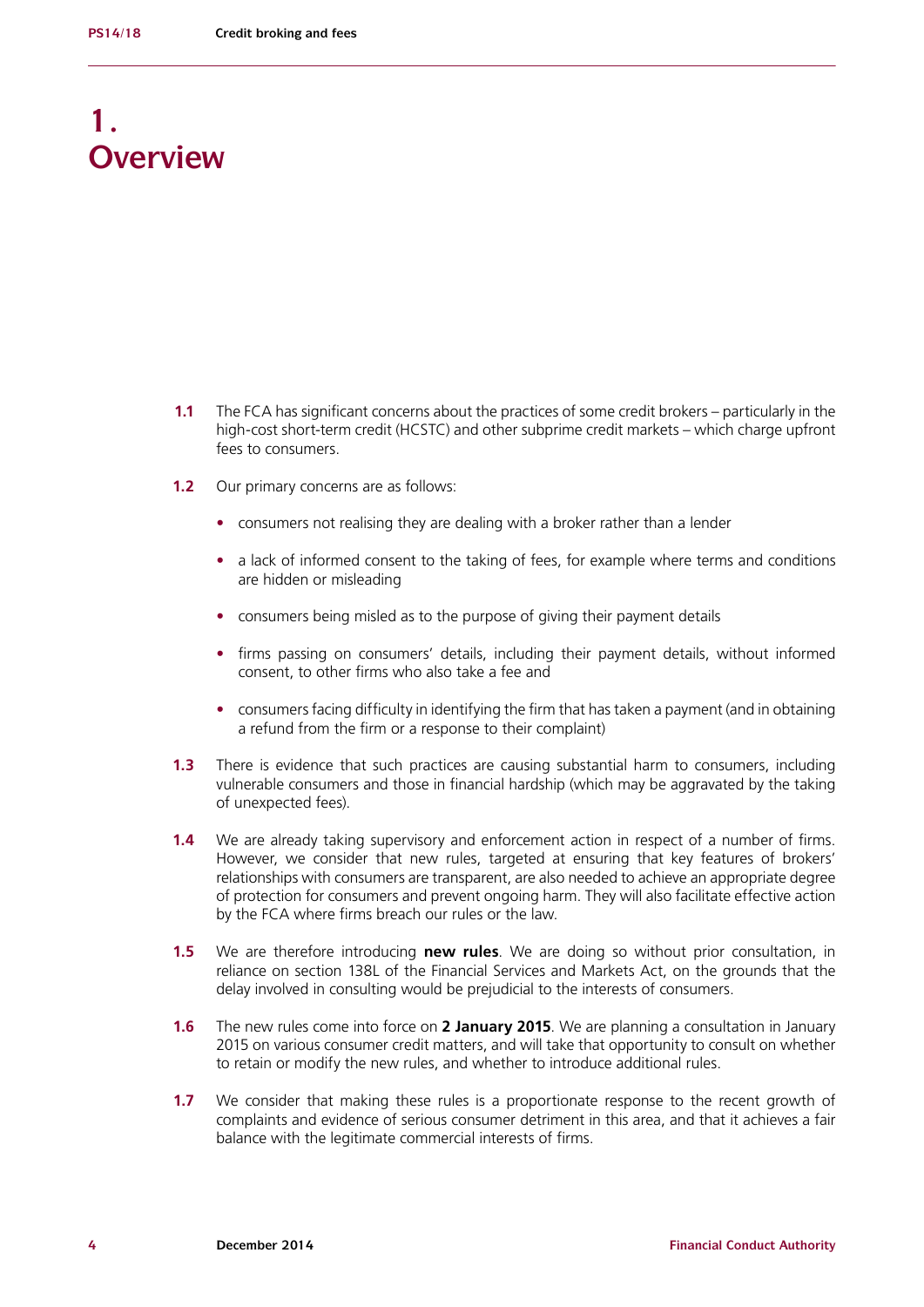## **2. The issues**

#### **Background**

- **2.1** There have been concerns for some time over the charging of upfront fees by credit brokers.
- **2.2** This issue was a key element of a super-complaint by Citizens Advice in 2011, on marketing and charging practices in the subprime credit brokerage and debt management sectors. In the Office of Fair Trading (OFT)'s response in June 2011, it recommended that the Government carry out an impact assessment to establish whether legislative change was needed to ban upfront fees.
- **2.3** However, there has been a recent acceleration of complaints and other evidence of consumer detriment. Some 41 per cent of all the complaints received since 1 April by the FCA's Consumer Credit Department relate to credit broking, and around 80 per cent of these are about online brokers charging upfront fees.<sup>1</sup>
- **2.4** The cases we have reviewed raise concerns about lack of transparency, misleading practices and the charging of fees (and/or passing of payment details to third parties) without informed consent. In some cases it has been difficult to establish the identity of the firm, given the proliferation of trading names (with some held by multiple firms), and there is also evidence of 'cloning' of websites of legitimate firms. Around a third of all unauthorised business cases in the credit area relate to credit broking.
- **2.5** Most of the practices we have seen are in the HCSTC market, including payday lending, but they are not limited to this.
- **2.6** In some cases consumers are unaware that they are dealing with a broker (not a lender) and are asked for bank details for 'verification' purposes. They subsequently find that their personal data has been passed to other brokers or lenders, with fees taken from their bank account. Typically, fees taken are in the range £50-£75, but some consumers have had multiple fees taken from their account.
- **2.7** When consumers look to complain, or to request a refund, they may find it impossible to contact the firm, or their complaint is ignored.

<sup>1</sup> From 1 April to 31 October, the FCA's Contact Centre received 19,776 consumer credit queries, of which 4,192 (21%) were linked to credit brokers... Of these, 2,813 related to upfront fees, accounting for 62% of credit broking queries. During the same period, 41% (1,766) of the risk events raised by the Credit Supervision department related to credit broking, and 80% (1,400) of these were about online brokers charging upfront fees.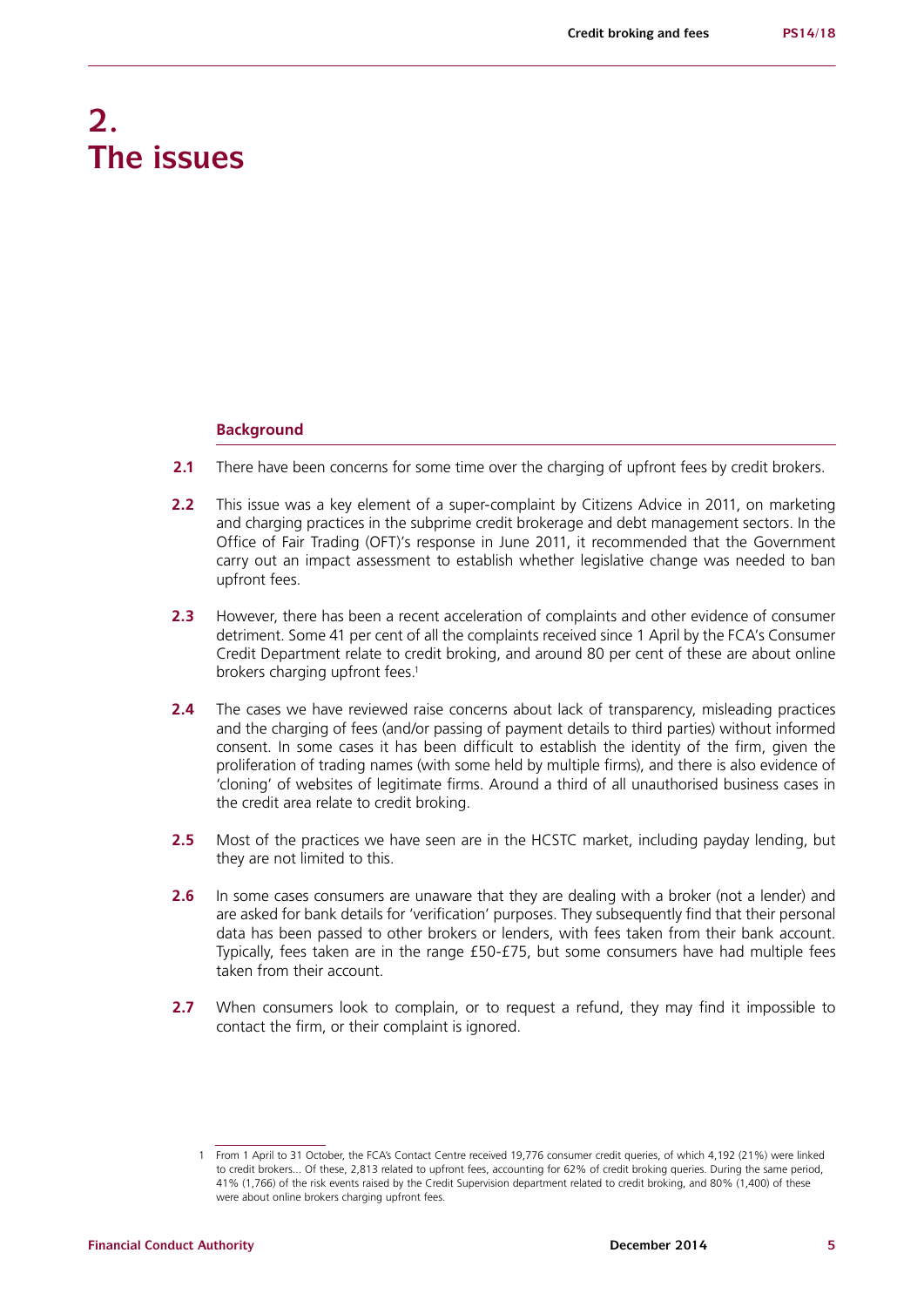**2.8** Our empirical evidence is corroborated by information from external sources including reports by Citizens Advice<sup>2</sup>, Citizens Advice Scotland<sup>3</sup> and the Financial Ombudsman Service<sup>4</sup>, evidence from trade bodies and individual firms, and the Competition and Markets Authority (CMA)'s provisional findings on payday lending.5

#### **What we are doing**

- **2.9** We are taking regulatory action against a number of firms and will continue to do so, on a risk-based approach, where we identify consumer harm. We have closed seven firms to new business and referred three firms for enforcement action. We are investigating a further 23 firms.
- **2.10** We published a 'one minute quide' in November, reminding credit brokers of their obligations under FCA rules, and have updated this in the light of the new rules.<sup>6</sup>
- **2.11** We intend to consult in January 2015 on proposed changes to our consumer credit rules, including in relation to credit broking. However, we believe that **immediate** rule changes are needed to tackle the identified abuses and to protect consumers.

#### **Our powers**

- **2.12** Section 137A of FSMA enables the FCA to make rules where we consider it necessary or expedient for the purpose of advancing the consumer protection objective, or our other statutory objectives.
- **2.13** We normally do so following consultation on draft rules, and certain associated procedural steps, in accordance with section 138I of FSMA. However, section 138L allows us to make rules without prior consultation and those other steps if we consider that the delay involved would be prejudicial to the interests of consumers.
- **2.14** We are satisfied that this test is met in this case, given the evidence of serious ongoing consumer harm, and we are therefore making the rules set out in Appendix 1 in reliance on section 138L. We have, as required, consulted the Prudential Regulation Authority (PRA).
- **2.15** We will consult publicly in the January CP on whether to retain or modify these rules.
- **2.16** Under section 138A of FSMA, it is open to a firm to apply to the FCA for a waiver or modification of rules on the grounds that compliance would be unduly burdensome or would not achieve the purpose for which the rules were made, and that the waiver or modification would not adversely affect the advancement of our operational objectives, in particular consumer protection. We would normally expect the firm to put in place alternative procedures to ensure effective protection for its customers.

<sup>2</sup> [www.citizensadvice.org.uk/index/policy/policy\\_publications/cashing\\_in.htm](http://www.citizensadvice.org.uk/index/policy/policy_publications/cashing_in.htm)

<sup>3</sup> [www.cas.org.uk/publications/real-deal-no-credit-and-broke](http://www.cas.org.uk/publications/real-deal-no-credit-and-broke)

<sup>4</sup> [www.financial-ombudsman.org.uk/publications/policy-statements/payday\\_lending\\_report.pdf](http://www.financial-ombudsman.org.uk/publications/policy-statements/payday_lending_report.pdf)

<sup>5</sup> [https://assets.digital.cabinet-office.gov.uk/media/539b1d16e5274a103100000a/Main\\_report.pdf](https://assets.digital.cabinet-office.gov.uk/media/539b1d16e5274a103100000a/Main_report.pdf)

<sup>6</sup> [www.fca.org.uk/firms/being-regulated/meeting-your-obligations/firm-guides/consumer-credit/credit-broking](http:// www.fca.org.uk/firms/being-regulated/meeting-your-obligations/firm-guides/consumer-credit/credit-b)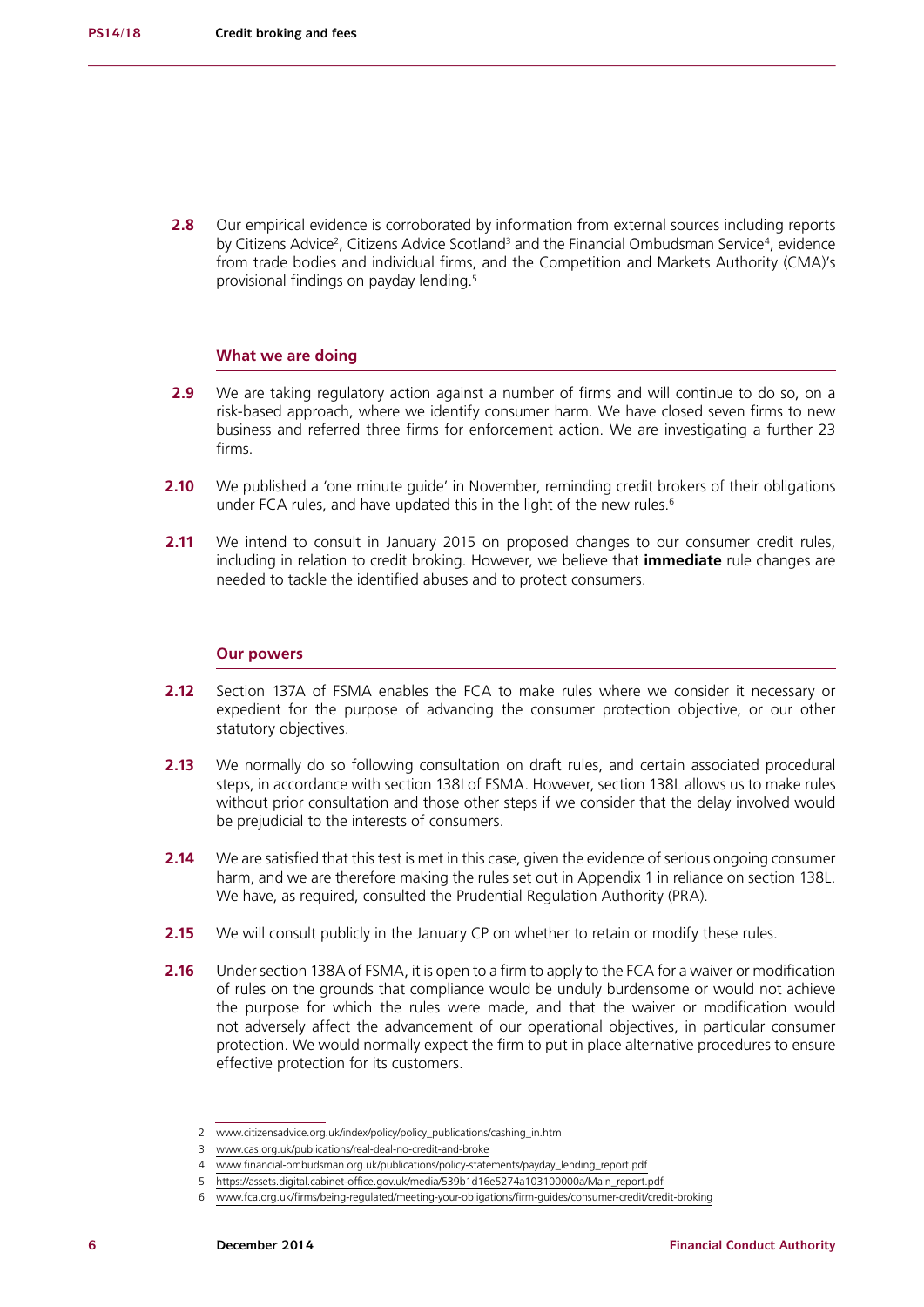# **3. The new rules**

#### **Summary**

- **3.1** The rules we have made are primarily in relation to our Consumer Credit sourcebook (CONC). We have also amended our Supervision manual (SUP).
- **3.2** The rules will come into force on **2 January 2015**.
- **3.3** This allows firms a reasonable period in which to make necessary changes to systems and procedures, balanced against the need to act swiftly to minimise consumer harm.
- **3.4** We are not applying the rules to the broking of loans secured on land, as we do not consider the same issues arise in that area. We are consulting separately on regulation of secured loans in relation to implementation of the Mortgage Credit Directive.<sup>7</sup>

#### **Fees and payment details**

- **3.5** The main element of the new rules concerns requirements on credit brokers who charge a fee to the customer, either for themselves or for a third party.
- **3.6** In particular, they ban firms from charging fees, and from requesting payment details from customers for that purpose, unless:
	- the firm has provided an explicit notice to the customer, in a durable medium<sup>8</sup> (an 'information notice'), setting out:
		- **–** the firm's legal name
		- **–** a prominent statement that the firm is a credit broker (not a lender) or, if it is both a credit broker and a lender, a statement that it is acting as a credit broker and not as a lender
		- **–** a statement that a fee will, or (where relevant) may, be payable
		- **–** the amount or likely amount of the fee and
		- **–** when and by what means the fee will be payable, **and**

<sup>7</sup> [www.fca.org.uk/news/fca-outlines-approach-for-implementation-of-mortgage-credit](http://www.fca.org.uk/news/fca-outlines-approach-for-implementation-of-mortgage-credit)

<sup>8</sup> <http://fshandbook.info/FS/html/FCA/Glossary>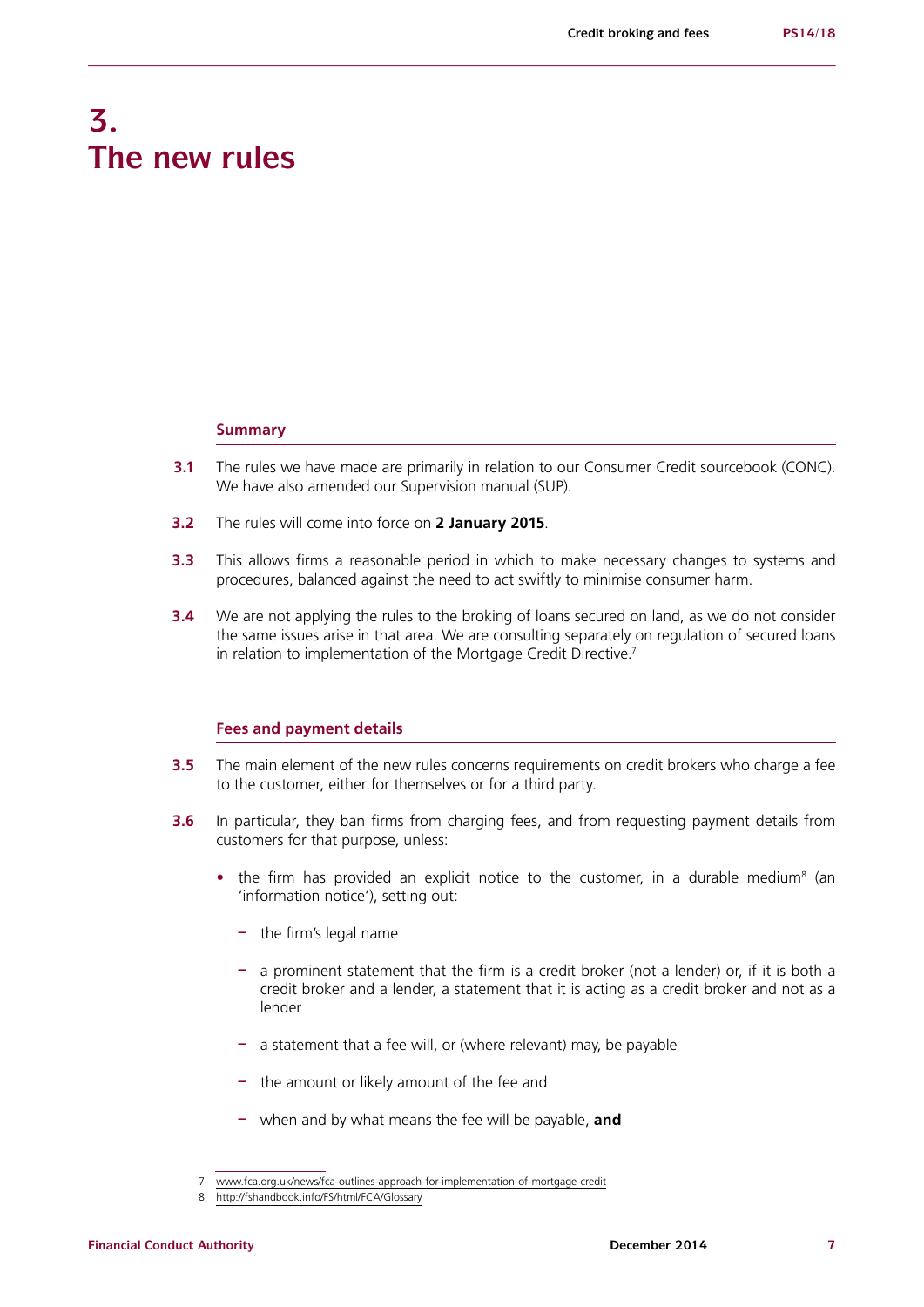- the customer has acknowledged receipt of the notice, and awareness of its contents, in a durable medium (the 'customer confirmation')
- **3.7** The information notice may also include the firm's trading name and contact details, but must not include any other information or statements. The firm must keep records of the information notice and the customer confirmation.
- **3.8** The firm must ensure that it does not charge a fee or ask for payment details until it has received the customer confirmation. Firms will need to check that their websites and the way in which consumers navigate them, as well as any other relevant systems and procedures, are compliant with the new rules from 2 January. For example, a customer should not be able to access a webpage that enables them to give their payment details unless and until they have given the customer confirmation.
- **3.9** The rules apply in respect of **any** fee or charge due from the customer, irrespective of how it is described and irrespective of whether it is payable to the firm or a third party (and whether it is financed as part of a subsequent credit agreement).
- **3.10** If a broker takes payment details with a view to passing them on to a third-party credit broker, that latter firm will also be precluded from charging a fee until it has issued an information notice to the customer and received a customer confirmation.
- **3.11** Firms will need to keep records of the information notice sent to each customer, and the confirmation sent by each customer.
- **3.12** These rules are intended to ensure that customers are aware of the identity of the firm they are dealing with, that they will have to pay a fee and when it will be paid or taken. They also address the practice of firms sharing customers' payment details with other firms which also take a fee – each firm will need to give its own information notice, and receive a customer confirmation, before it can charge its fee or request payment details from the customer. The new record-keeping requirements will provide clear evidence relevant to any supervisory or enforcement action in respect of the firm.

#### **Transparency**

- **3.13** All credit brokers will be required to include their legal name (as it appears in the FCA's Financial Services Register) in financial promotions and other communications with customers. This rule will ensure that customers can identify the firm they are dealing with, irrespective of which trading name it is operating under.
- **3.14** In addition, all credit brokers will be required to state prominently, in any financial promotion, that they are a broker and not a lender. If they are both a broker and a lender, and the promotion relates only to their credit broking, they will be required to state that they are promoting their services as a credit broker and not as a lender. This rule will ensure that customers are given a clear message that will help them distinguish between brokers and lenders.
- **3.15** Fee-charging credit brokers will also be required to notify the FCA quarterly of their web domain names. This should be done by email or postal return, setting out the required information, within 30 business days of the end of the relevant quarter. This rule will assist supervisory and enforcement action by the FCA, by enabling us to identify the firm responsible for the relevant website.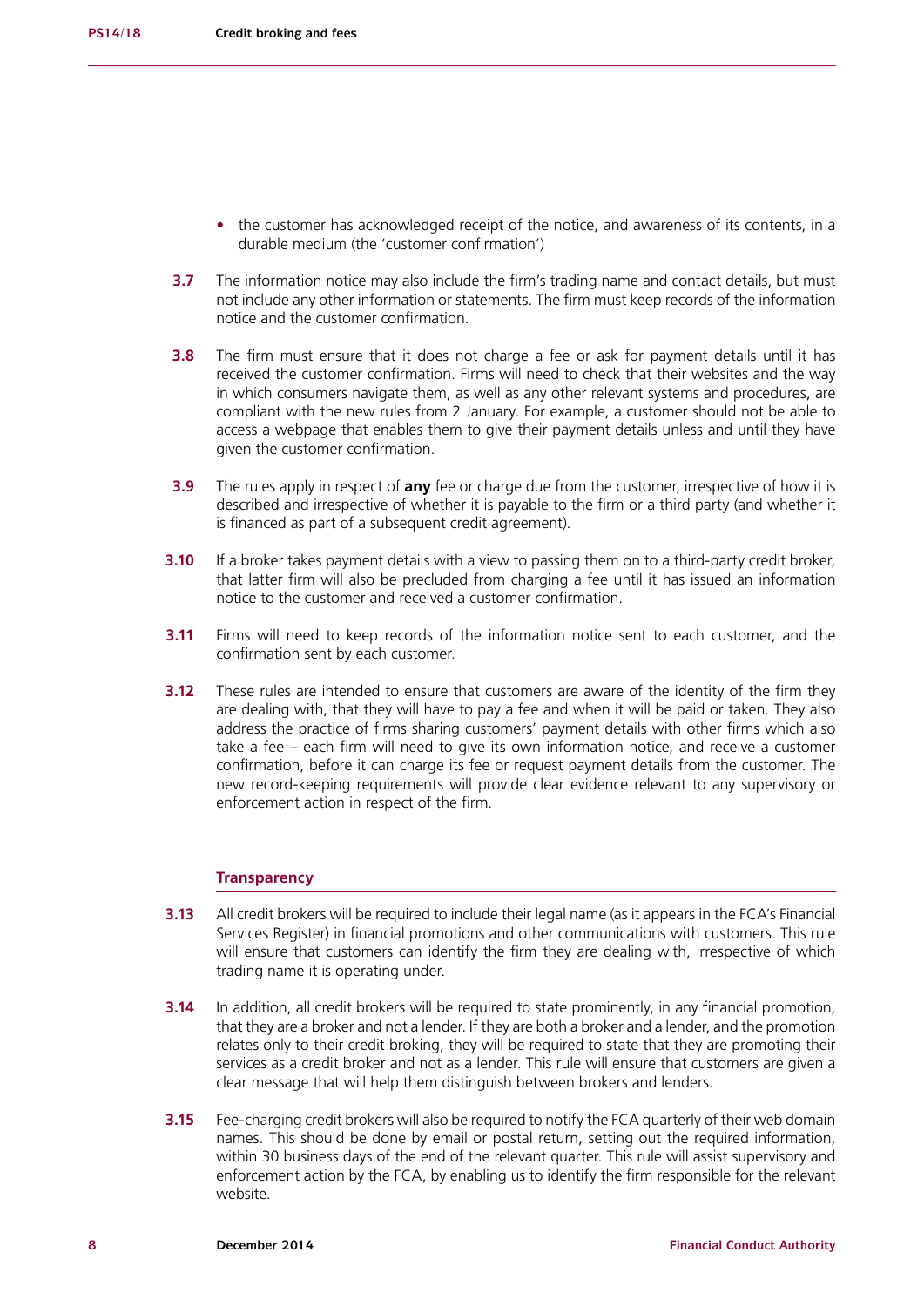**3.16** This quarterly return will be required of all fee-charging credit brokers, including those who hold only interim permission. For firms with full authorisation, it is in addition to obligations on firms generally to check the accuracy of their standing data (including trading names) and to give advance notice of a change in any business name.

#### **Cancellation rights**

- **3.17** Credit broking agreements that are distance contracts will be subject to the right to cancel within 14 days, in accordance with the Distance Marketing Directive.
- **3.18** So, for example, if a consumer exercises the right to cancel, the firm will be required (with certain limited exceptions) to repay any sums it has received from the consumer, without delay and in any case within 30 calendar days. This is in addition to pre-contract disclosure requirements applicable generally to distance contracts.
- **3.19** This rule will ensure that credit brokers' customers have the right to cancel and the right to a refund for which the Distance Marketing Directive provides, and that we can take supervisory and enforcement action for breaches of those rights.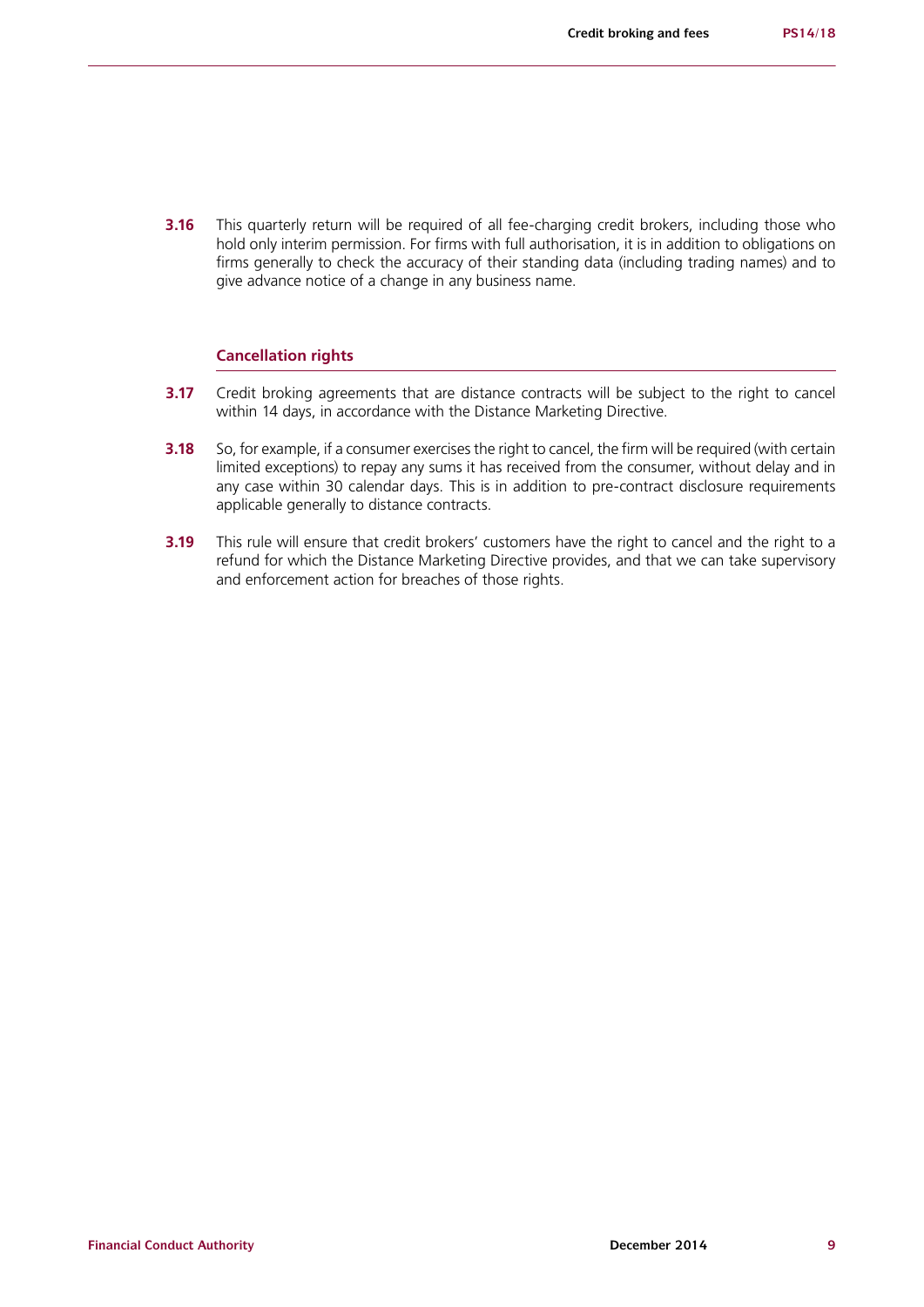# **4. Next steps**

#### **What happens next?**

- **4.1** The new rules described in this policy statement will come into force on **2 January 2015**. Credit brokers must ensure they are ready to comply with all the rules in Appendix 1 that are relevant to their business.
- **4.2 All** credit brokers will be required to comply with CONC 3.7.5R to 3.7.7R (financial promotions and communications). If they enter into broking contracts online or by other distance means, CONC 11.1.1R (right to cancel) will also apply.
- **4.3** Credit brokers that charge a **fee** to the customer will in addition need to comply with CONC 4.4.3R and 4.4.4R (information notice and customer confirmation), and with the new SUP requirements on notification of domain names.
- **4.4** We plan to consult in **January 2015** on whether to retain or modify these rules, and whether to introduce additional rules.

#### **Future credit consultations**

- **4.5** The January 2015 consultation is also expected to include proposals to address other issues including in relation to financial promotions, the treatment of loan guarantors and referring customers in arrears to sources of debt advice.
- **4.6** We announced in our policy statement on the HCSTC price cap<sup>9</sup> that we will do further work on repeat borrowing. We also plan to look at whether our responsible lending standards for consumer credit are effective in delivering adequate affordability assessments. If we decide that new rules and guidance are needed, we will consult on these later in 2015, possibly at the same time as we consult on any FCA rule changes stemming from the final remedies from the Competition and Markets Authority's payday lending market investigation.
- **4.7** The CMA's provisional decision on remedies, published in October, included proposed measures to improve transparency on the role of intermediaries in the HCSTC market.<sup>10</sup>

<sup>9</sup> [www.fca.org.uk/news/ps14-16-detailed-rules-on-the-price-cap-on-high-cost-short-term-credit](http://www.fca.org.uk/news/ps14-16-detailed-rules-on-the-price-cap-on-high-cost-short-term-credit)

<sup>10</sup> [www.gov.uk/government/news/cma-sets-out-proposals-to-lower-payday-loan-costs](http://www.gov.uk/government/news/cma-sets-out-proposals-to-lower-payday-loan-costs)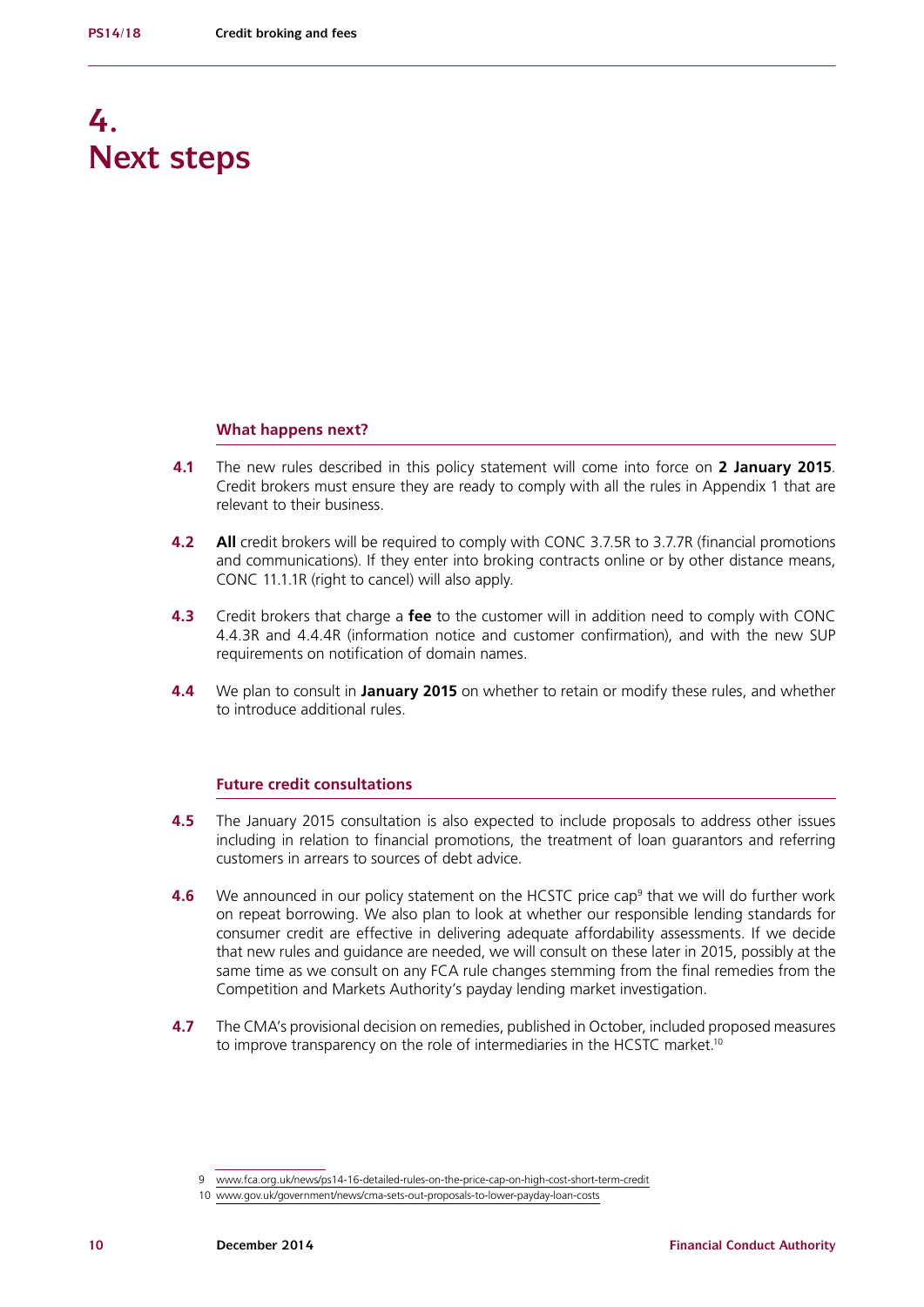# **Appendix 1 Made rules (legal instrument)**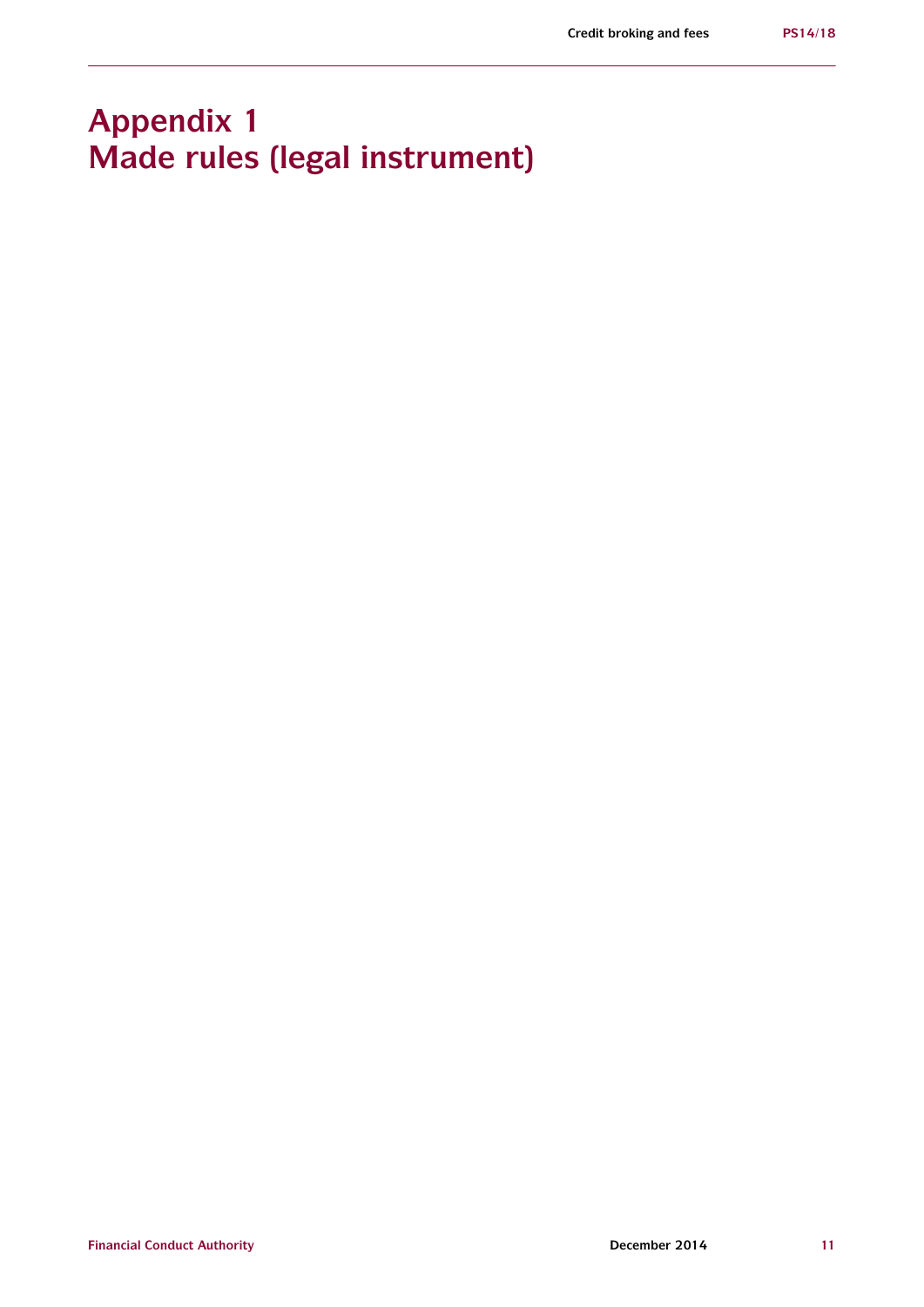#### **CONSUMER CREDIT (CREDIT BROKING) INSTRUMENT 2014**

#### **Powers exercised**

- A. The Financial Conduct Authority makes this instrument in the exercise of the following powers and related provisions in the Financial Services and Markets Act 2000 ("the Act"):
	- (1) section 137A (The FCA's general rules);
	- (2) section 137R (Financial promotion rules);
	- (3) section 137T (General supplementary powers); and
	- (4) section 139A (Power of the FCA to give guidance).
- B. The rule-making powers listed above are specified for the purpose of section 138G(2) (Rule-making instruments) of the Act.

#### **Commencement**

C. This instrument comes into force on 2 January 2015.

#### **Amendments to the FCA Handbook**

- D. The Supervision manual (SUP) is amended in accordance with Annex A to this instrument.
- E. The Consumer Credit sourcebook (CONC) is amended in accordance with Annex B to this instrument.

#### **Citation**

F. This instrument may be cited as the Consumer Credit (Credit Broking) Instrument 2014.

By order of the Board of the Financial Conduct Authority 28 November 2014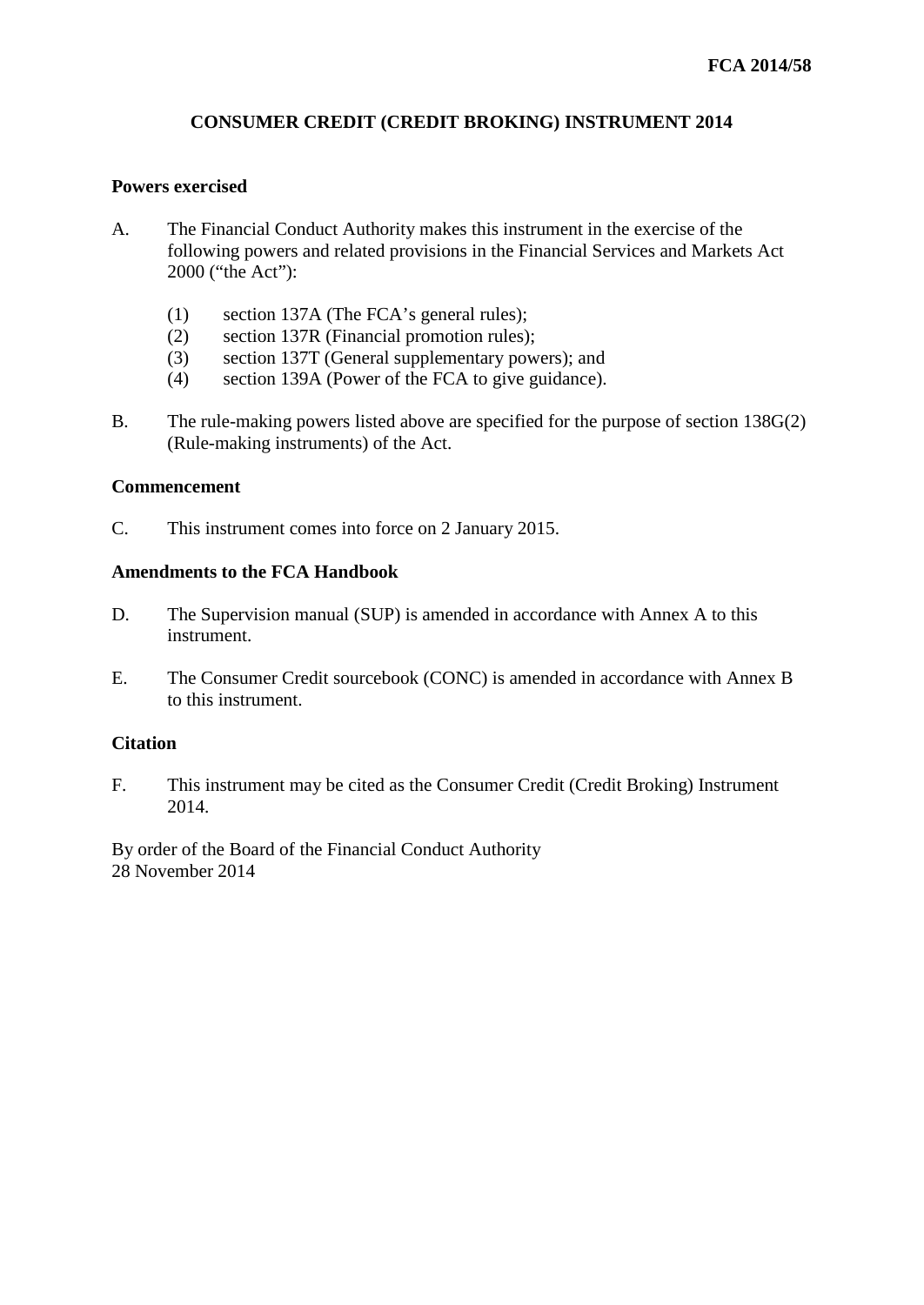#### **Annex A**

#### **Amendments to the Supervision manual (SUP)**

In this Annex, underlining indicates new text and striking through indicates deleted text, unless otherwise stated.

#### **16.12 Integrated Regulatory Reporting**

…

16.12.3 R …

- (3) Paragraph (2) does not apply to:
	- (a) …
	- (aa) *data item* CCR008 from *RAG* 12 , where *SUP* 16.3.6R to *SUP* 16.3.10G will apply; (*FCA Handbook* only)
	- (b) *…*
- …

Regulated Activity Group 12

…

16.12.29C R The applicable *data items*, reporting frequencies and submission deadlines referred to in *SUP* 16.12.4R are set out in the table below. Reporting frequencies are calculated from a *firm's accounting reference date*, unless indicated otherwise. The due dates are the last day of the periods given in the table below following the relevant reporting frequency period.

| Description<br>of <i>data item</i>                  | Data<br>item<br>(note 1) | Frequency                                                    |                                                              | Submission<br>deadline          |
|-----------------------------------------------------|--------------------------|--------------------------------------------------------------|--------------------------------------------------------------|---------------------------------|
|                                                     |                          |                                                              |                                                              |                                 |
| Key data<br>(note 9)                                |                          |                                                              |                                                              |                                 |
| Credit<br><b>broking</b><br>websites<br>$(note 10)$ | <b>CCR008</b>            | Quarterly: 1<br>January, 1<br>April, 1 July<br>and 1 October | Quarterly: 1<br>January, 1 April,<br>1 July and 1<br>October | 30 business<br>$\frac{days}{9}$ |
|                                                     |                          |                                                              |                                                              |                                 |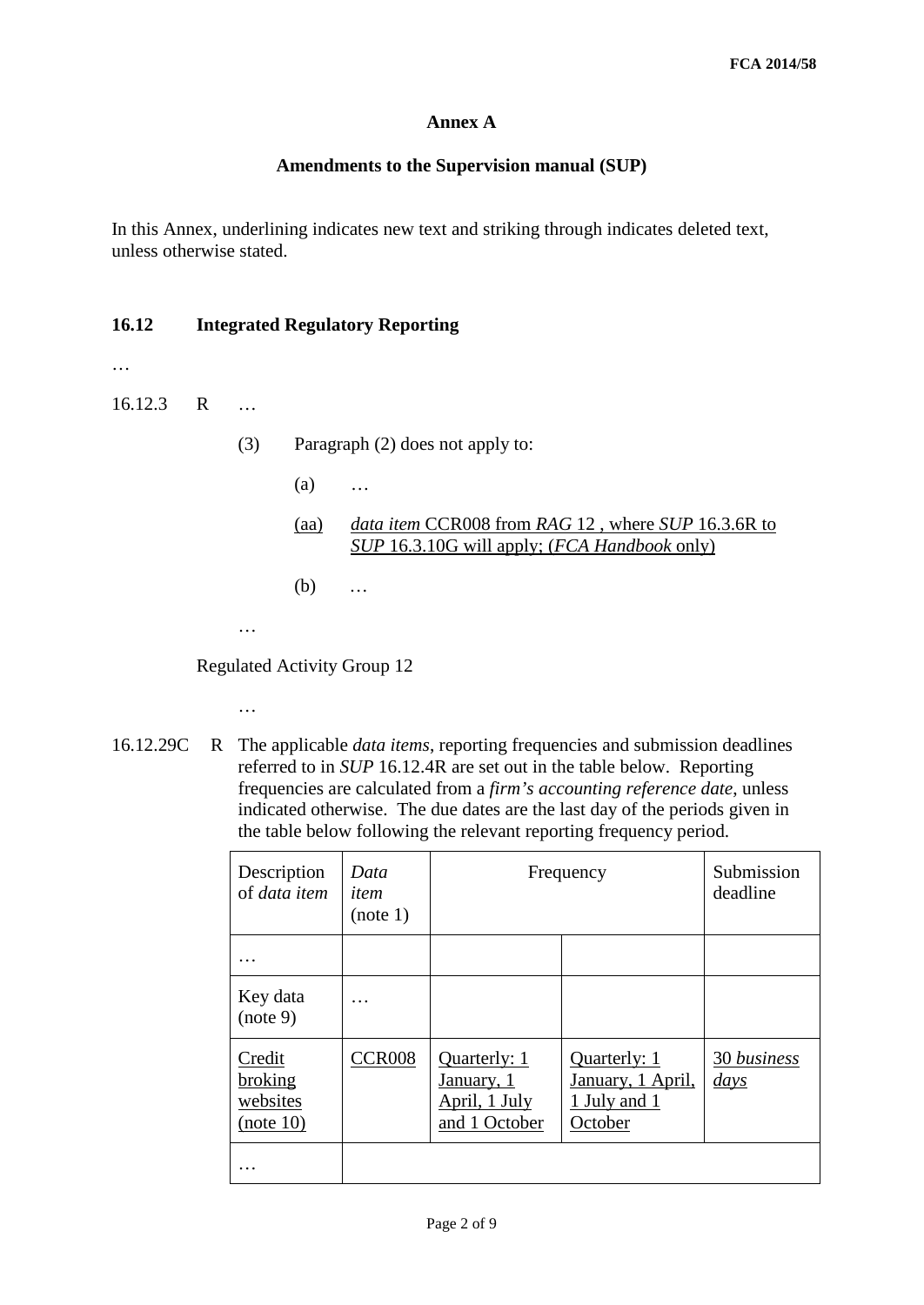| Note 10 | This <i>data item</i> applies to a <i>firm</i> that carries on <i>credit broking</i> |  |  |  |  |
|---------|--------------------------------------------------------------------------------------|--|--|--|--|
|         | where a fee or charge is or may become payable by a                                  |  |  |  |  |
|         | <i>customer</i> in connection with the <i>credit broking</i> activities.             |  |  |  |  |
|         | Firms are also reminded of the requirement to check the                              |  |  |  |  |
|         | accuracy of <i>standing data</i> (including trading name(s) of the                   |  |  |  |  |
|         | <i>firm</i> and website address) and to report changes to the                        |  |  |  |  |
|         | <i>appropriate regulator</i> under <i>SUP</i> 16.10.4R and the                       |  |  |  |  |
|         | requirement to give the <i>appropriate regulator</i> reasonable                      |  |  |  |  |
|         | advance notice of a change in any business name under                                |  |  |  |  |
|         | which the firm carries on a regulated activity or ancillary                          |  |  |  |  |
|         | <i>activity</i> either from an establishment in the United Kingdom                   |  |  |  |  |
|         | or with or for clients in the United Kingdom under SUP                               |  |  |  |  |
|         | 15.5.1R.                                                                             |  |  |  |  |
|         |                                                                                      |  |  |  |  |

…

#### **16 Annex 38AR Data Items relating to Consumer Credit activities**

After CCR007 insert the following new data item. The text is not underlined.

#### **CCR008 Credit broking websites**

For each domain name used or owned by the *firm* during the reporting period:

| Domain<br>name | If the <i>firm</i> acquired or first<br>used the domain name<br>during the reporting period,<br>the date of acquisition or<br>first use | If the <i>firm</i> disposed of or<br>ceased using the domain name<br>during the reporting period,<br>the date of disposal or<br>cessation |
|----------------|-----------------------------------------------------------------------------------------------------------------------------------------|-------------------------------------------------------------------------------------------------------------------------------------------|
|                |                                                                                                                                         |                                                                                                                                           |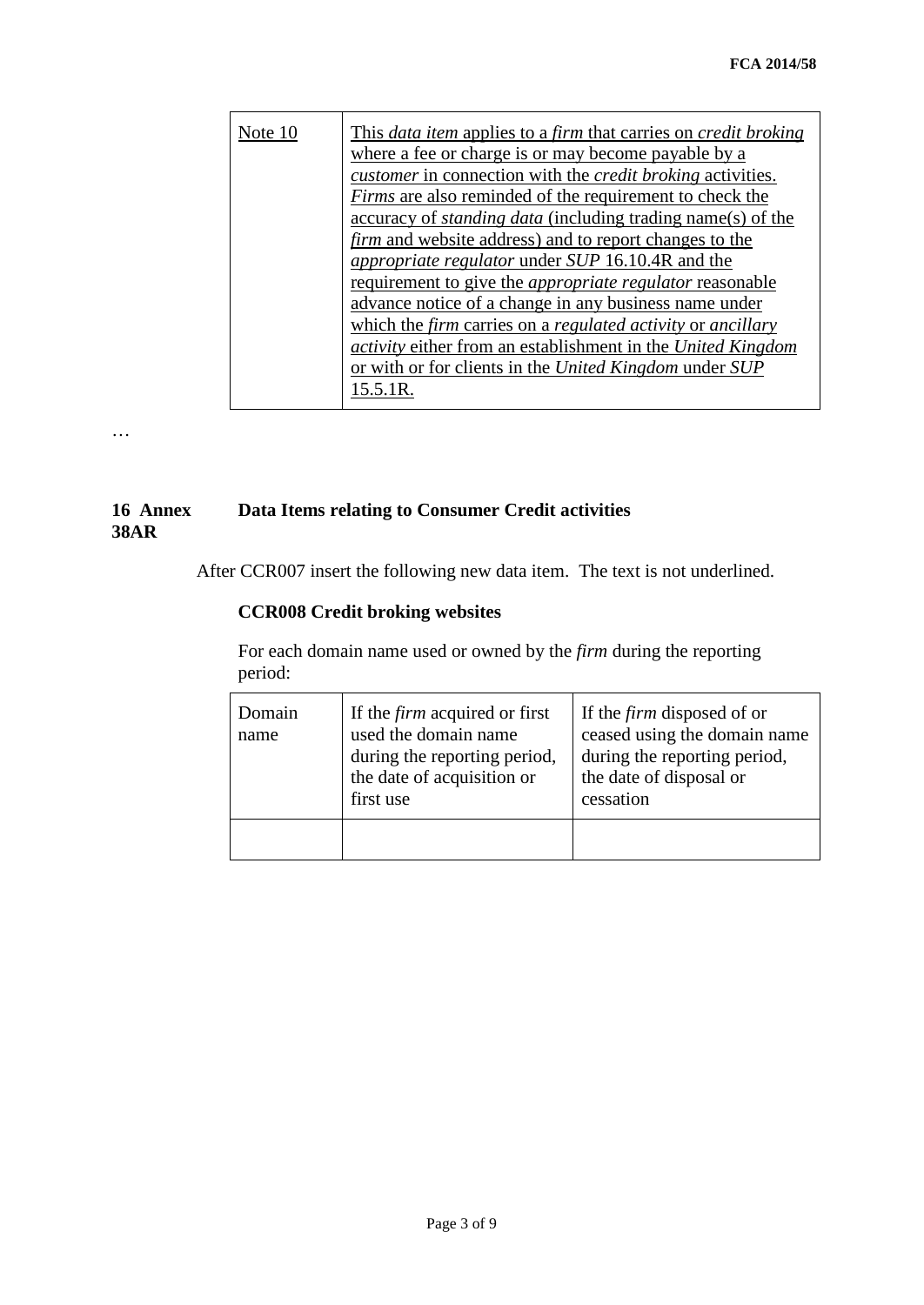#### **Annex B**

#### **Amendments to the Consumer Credit sourcebook (CONC)**

In this Annex, underlining indicates new text and striking through indicates deleted text.

| 3.7          | <b>Financial promotions and communications: credit brokers</b> |                               |                                                                                                                                                                                                                                                                                                                                                                                                                                                                    |  |  |
|--------------|----------------------------------------------------------------|-------------------------------|--------------------------------------------------------------------------------------------------------------------------------------------------------------------------------------------------------------------------------------------------------------------------------------------------------------------------------------------------------------------------------------------------------------------------------------------------------------------|--|--|
|              | Application                                                    |                               |                                                                                                                                                                                                                                                                                                                                                                                                                                                                    |  |  |
|              |                                                                |                               |                                                                                                                                                                                                                                                                                                                                                                                                                                                                    |  |  |
| 3.7.2A       | $\overline{\mathbf{R}}$                                        | <b>CONC 3.7.5R to 3.7.8G:</b> |                                                                                                                                                                                                                                                                                                                                                                                                                                                                    |  |  |
|              |                                                                | (1)                           | apply to a <i>financial promotion</i> or a communication with a <i>customer</i><br>in relation to <i>credit broking</i> whether or not it is in relation to a<br>regulated credit agreement; but                                                                                                                                                                                                                                                                   |  |  |
|              |                                                                | (2)                           | do not apply to a <i>financial promotion</i> or a communication with a<br><i>customer</i> which clearly indicates that it is made solely in respect of<br>credit broking in relation to a credit agreement secured by a legal or<br><i>equitable mortgage on land.</i>                                                                                                                                                                                             |  |  |
|              |                                                                |                               |                                                                                                                                                                                                                                                                                                                                                                                                                                                                    |  |  |
|              |                                                                |                               | Credit brokers' registered name, and status                                                                                                                                                                                                                                                                                                                                                                                                                        |  |  |
|              |                                                                |                               |                                                                                                                                                                                                                                                                                                                                                                                                                                                                    |  |  |
| <u>3.7.5</u> | $\overline{\mathbf{R}}$                                        |                               | A firm must ensure that a financial promotion or a communication with a<br>customer specifies the legal name of the firm as it appears in the Financial<br>Services Register and not merely a trading name.                                                                                                                                                                                                                                                        |  |  |
| 3.7.6        | $\overline{G}$                                                 |                               | <b>CONC</b> 3.7.5R requires all <i>financial promotions</i> and communications with<br><i>customers</i> to specify the legal name of the <i>firm</i> : the <i>rule</i> does not prohibit<br>the use of trading names, but does require the legal name to be given in<br>addition to any trading name used. If the <i>firm</i> is a company registered under<br>the Companies Act 2006, the <i>firm's</i> legal name will be the name by which it<br>is registered. |  |  |
| 3.7.7        | $\underline{R}$                                                | (1)                           | A firm which is a credit broker and not a lender must ensure that any<br><i>financial promotion</i> states prominently that the <i>firm</i> is a <i>credit</i><br>broker and that it is not a lender.                                                                                                                                                                                                                                                              |  |  |
|              |                                                                | (2)                           | A firm which is both a credit broker and a lender must ensure that<br>any financial promotion that solely promotes its services as a credit<br><i>broker</i> states prominently that the <i>financial promotion</i> is promoting<br>the firm's services as a credit broker and not its services as a lender.                                                                                                                                                       |  |  |
| <u>3.7.8</u> | $\overline{G}$                                                 |                               | For the purposes of <i>CONC</i> 3.7.7R, a statement will not be treated as<br>prominent unless it is presented, in relation to other content of the <i>financial</i>                                                                                                                                                                                                                                                                                               |  |  |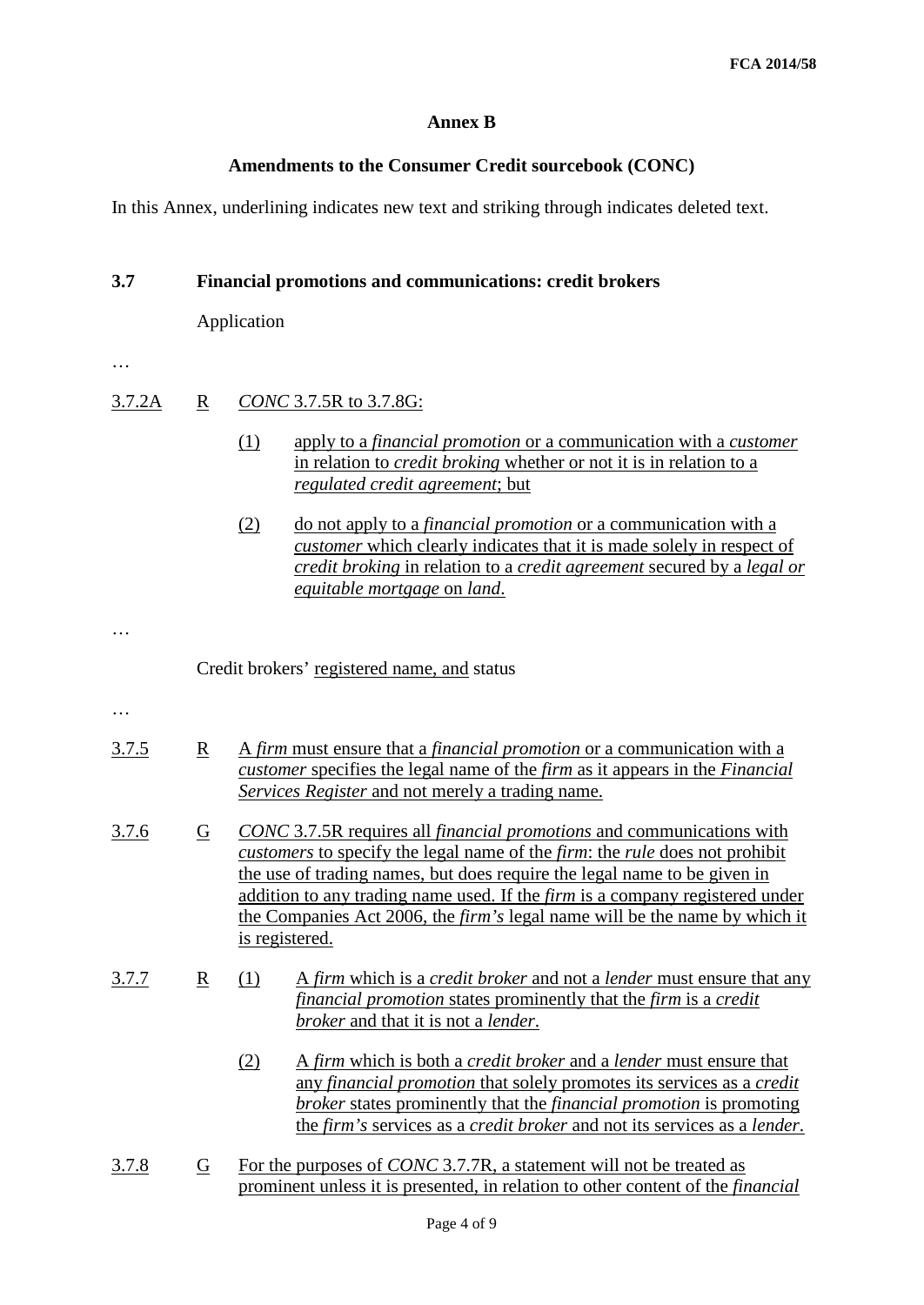#### *promotion*, in such a way that it is likely that the attention of the average *person* to whom the *financial promotion* is directed would be drawn to it.

…

#### **4.4 Pre-contractual requirements: credit brokers**

#### Application

…

#### 4.4.1A R *CONC* 4.4.3R applies to a *firm* carrying on *credit broking* whether or not it is in relation to a *regulated credit agreement*.

…

#### Credit broking information notice

- 4.4.3 R (1) A *firm* must not:
	- (a) request, claim, demand, initiate or take payment of a charge from a *customer*, or from the *customer's* payment account, in connection with services it has provided or is to provide; or
	- (b) if the purpose, or one of the purposes, is to collect such a charge from a *customer*, invite or induce a *customer* to provide information in relation to a payment card or instrument that would enable a payment from the *customer's* payment account to be initiated by or through the *firm* or a third party or facilitate the provision of that information by a *customer*;

unless that *firm* has met the conditions in both (2) and (3) in respect of that charge.

- (2) The first condition referred to in (1) is that the *firm* has sent a notice on paper or in another *durable medium* to the *customer* setting out the following clearly, concisely and in plain language (in this *rule* and *CONC* 4.4.5G referred to as the "information notice"):
	- (a) the legal name of the *firm* as it appears in the *Financial Services Register*;
	- (b) if the *firm* is not a *lender*, a statement that the *firm* is a *credit broker* and that it is not a *lender*;
	- (c) if the *firm* is also a *lender*, a statement that the *firm* is acting as a *credit broker* and that it is not acting as a *lender*;
	- (d) a statement that the *customer* will be required, or (where relevant) may be required, to pay a charge in connection with the *firm's* services;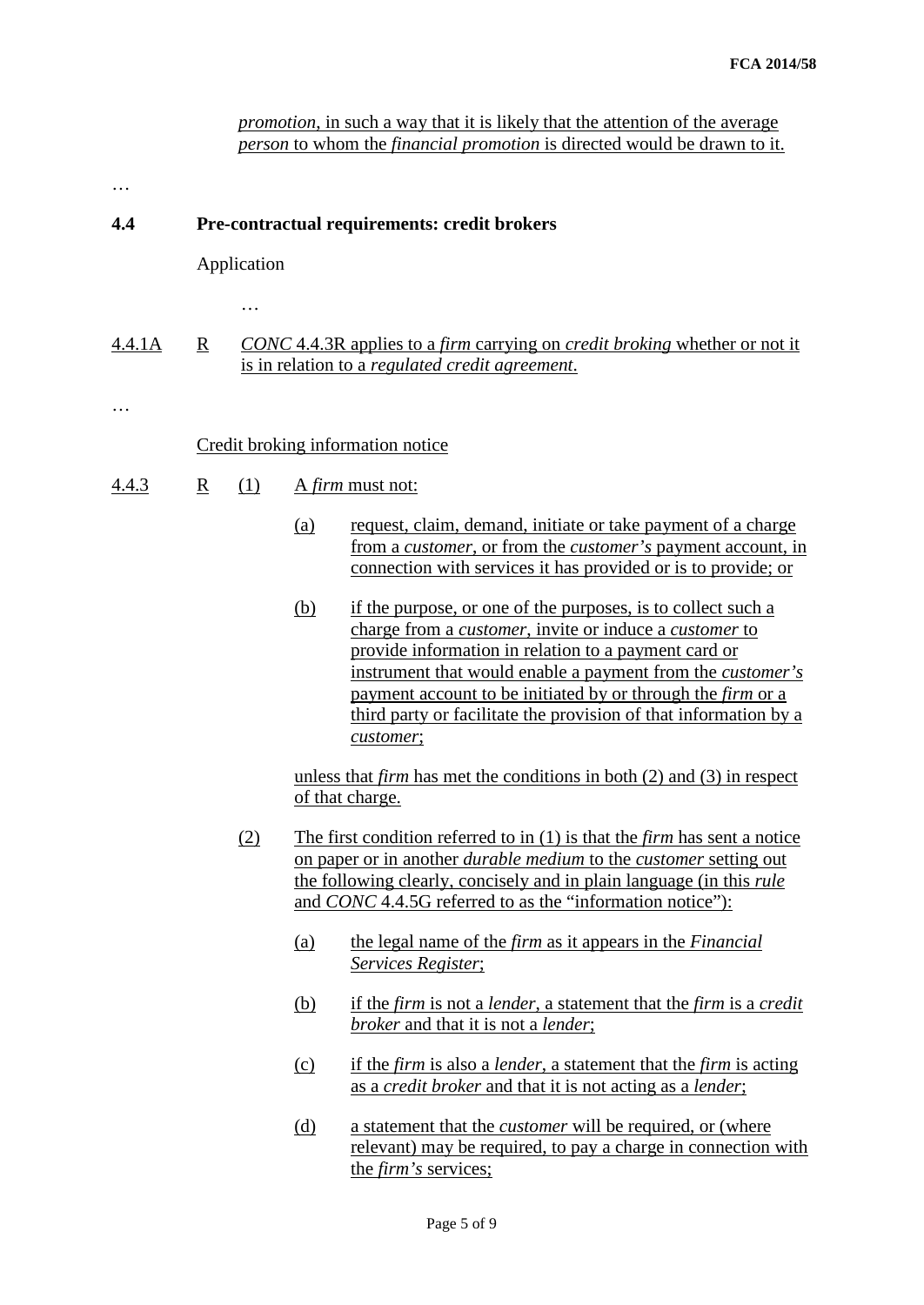- (e) the amount of the charge, or, where that amount is not ascertainable at the time the notice is sent, the basis on which it will be calculated; and
- (f) when and by what method the *firm* will initiate or take payment of the charge.
- (3) The second condition referred to in (1) is that the *firm* has received from the *customer* a reply to the information notice (in this *rule* and *CONC* 4.4.5G referred to as the "customer confirmation") on paper or in another *durable medium* in which the *customer* acknowledges receipt of the information notice and confirms that he is aware of its contents.
- (4) The information notice may also contain the *firm's* trading name, address and other contact details but must not contain any other statements or information additional to those required by (2).
- (5) For the purposes of this *rule*:
	- (a) references to "charge" include any fee, charge or financial consideration however described;
	- (b) it is immaterial whether the charge is payable to the *firm* or to a third party.
- (6) The *firm* must keep a record of:
	- (a) each information notice; and
	- (b) each customer confirmation.
- 4.4.4 R *CONC* 4.4.3R does not apply where:
	- (1) the *customer* indicates to the *firm* that he wishes to enter into a *credit agreement* secured by a *legal or equitable mortgage* on *land*;
	- (2) the *firm* makes it clear to the *customer* that it is willing to carry on *credit broking* for that *customer* only in relation to *credit agreements* secured by a *legal or equitable mortgage* on *land*; and
	- (3) the *firm* does not indicate (by express words or otherwise) that it is willing to carry on *credit broking* for that *customer* in relation to *credit agreements* other than *credit agreements* secured by a *legal or equitable mortgage* on *land*.
- 4.4.5 G (1) *CONC* 4.4.3R prohibits a *firm* from asking a *customer* for any payment details, including the card number and security code of a debit card or a credit card, or using those payment details, without first sending an information notice to the *customer* and receiving a customer confirmation.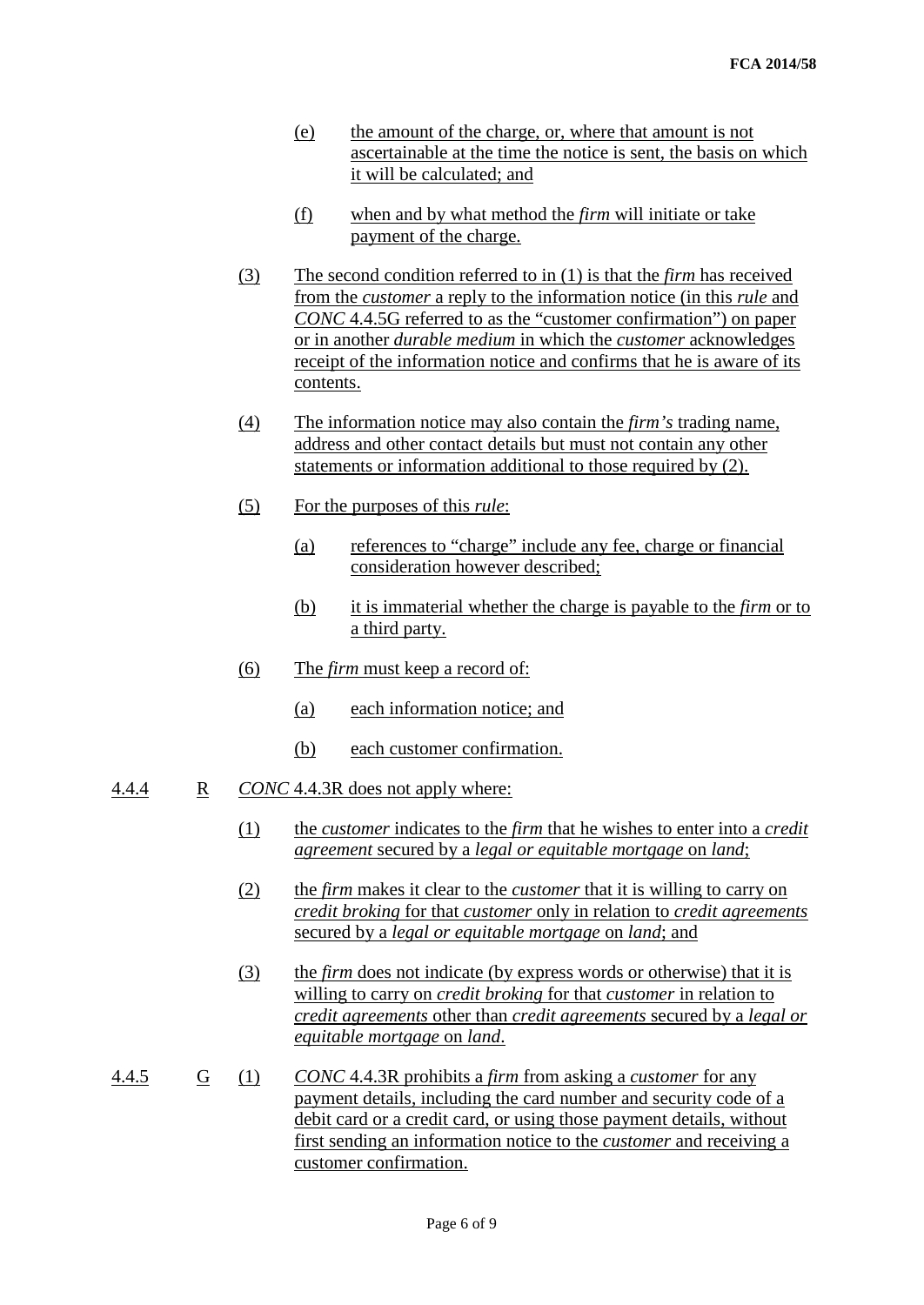- (2) *CONC* 4.4.3R applies in respect of any sum due from a *customer*, however it is described and irrespective of whether it is payable to the *firm* or a third party (for example, a *firm* cannot avoid the application of this *rule* by describing a charge as a "membership fee" or a "web registration fee"). The fact that a fee or charge may be financed by *credit* does not take the fee or charge outside the *rule*.
- (3) The information notice must not contain anything other than the statements and information required by *CONC* 4.4.3R(2), except for the *firm's* trading name, address and other contact details. It should set out the required information clearly and concisely, in plain language. The information notice must be sent to the *customer* in a *durable medium*, for example on paper, as an email, or as an attachment to an email: it is insufficient to make the notice available on a website or to email a link to a webpage that contains the relevant information and statements.
- (4) The *firm* should not ask for or take the *customer's* payment details until it has received the customer confirmation. This means, for example, that *firms* should construct their websites so that *customers* cannot access any webpage that enables them to input their payment details before they have received the information notice and given the customer confirmation.
- (5) *CONC* 4.4.3R applies to each *firm* in a chain of *credit brokers* separately. If *firm* A introduces the *customer* to *firm* B (where B is a *credit broker*), any information notice given by A cannot cover fees which B might charge: B will have to issue its own information notice to the *customer*, and the *customer* will have to provide a separate customer confirmation, before B can ask for or make use of the *customer's* payment details.
- (6) *CONC* 4.4.3R does not apply to *credit broking* that relates only to *credit agreements* secured on *land*.

…

#### **11.1 The right to cancel**

- 11.1.1 R Except as provided for in *CONC* 11.1.2R or where *PROF* 5.4.1R(1) or *PROF* 5.4.1R(2) applies, a *consumer* has a right to cancel a *distance contract* without penalty and without giving any reason, within 14 calendar days where that contract is:
	- (1) a *credit agreement*;
	- (2) an agreement between a *consumer* and a *firm* the subject matter of which comprises or relates to *credit broking*, *debt counselling*, *debt adjusting*, *providing credit information services* or *providing credit references*, other than an agreement that relates to any of those activities in relation to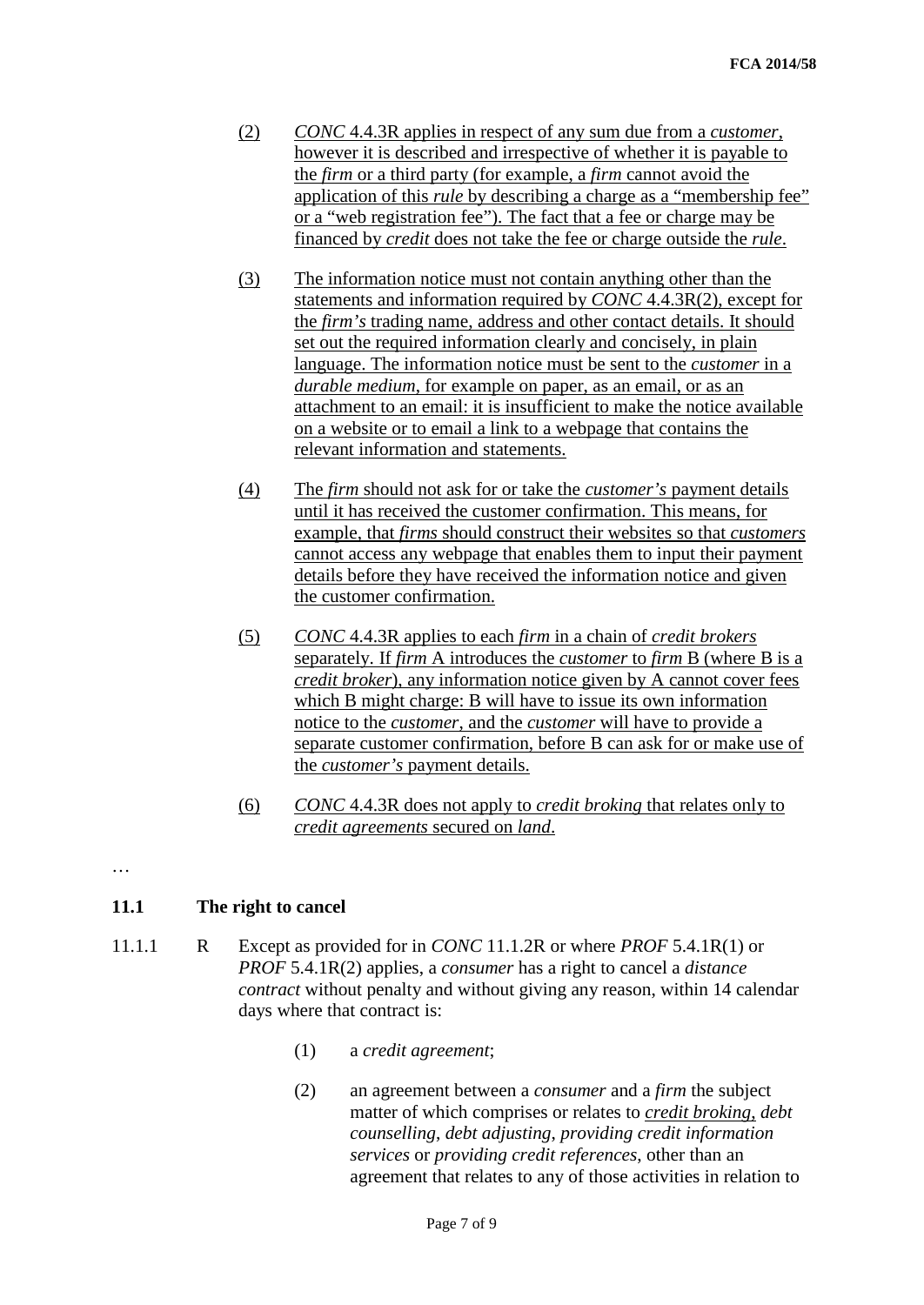…

#### **12 Requirements for firms with interim permission for credit-related regulated activities**

- …
- 12.1.4 R …

| <b>Module</b>                  | <b>Disapplication or modification</b>                                                                                                                                                                                                                                                                                                                                                                                                                                                                                                                                       |  |  |  |
|--------------------------------|-----------------------------------------------------------------------------------------------------------------------------------------------------------------------------------------------------------------------------------------------------------------------------------------------------------------------------------------------------------------------------------------------------------------------------------------------------------------------------------------------------------------------------------------------------------------------------|--|--|--|
|                                |                                                                                                                                                                                                                                                                                                                                                                                                                                                                                                                                                                             |  |  |  |
| Supervision<br>manual<br>(SUP) |                                                                                                                                                                                                                                                                                                                                                                                                                                                                                                                                                                             |  |  |  |
|                                | SUP 16 (Reporting requirements) does not apply to a firm<br>with only an <i>interim permission</i> except in relation to <i>data</i><br>item CCR008.                                                                                                                                                                                                                                                                                                                                                                                                                        |  |  |  |
|                                | SUP 16.11 and SUP 16.12 apply to a <i>firm</i> , which was an<br><i>authorised person</i> immediately before 1 April 2014, with an<br>interim permission that is treated as a variation of permission<br>with respect to <i>credit-related regulated activity</i> or <i>operating</i><br>an electronic system in relation to lending as if the changes to<br>SUP 16.11 and SUP 16.12 effected by the Consumer Credit<br>(Consequential and Supplementary Amendments) Instrument<br>2014 had not been made, except in so far as those changes<br>relate to data item CCR008. |  |  |  |

#### …

#### **Schedule 1 Record keeping requirements**

…

| Handbook<br>reference | Subject of<br>record     | Contents of<br>record                                                                                        | When record<br>must be made | Retention period                                             |
|-----------------------|--------------------------|--------------------------------------------------------------------------------------------------------------|-----------------------------|--------------------------------------------------------------|
| 4.4.3R(6)(a)          | Information<br>notice    | A copy of the<br>notice, and<br>details of the<br>date on which<br>and the manner<br>by which it was<br>sent | When the notice<br>is sent  | 18 months from<br>the date on<br>which the notice<br>is sent |
| 4.4.3R(6)(b)          | Customer<br>confirmation | A copy of the<br>confirmation,<br>and details of<br>Page 8 of 9                                              | When the<br>confirmation is | 18 months from<br>the date on<br>which the                   |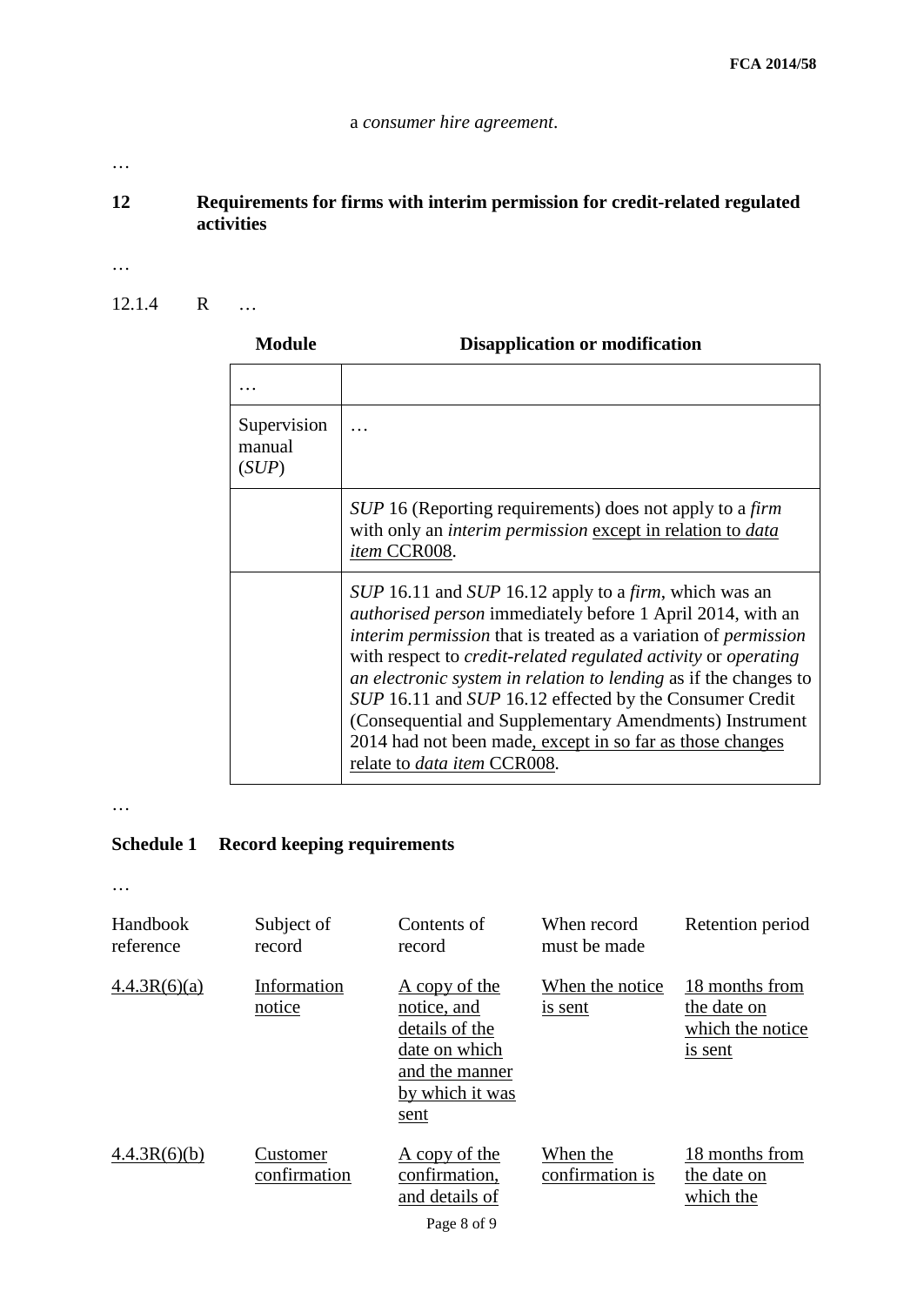the date on which and the manner by which it was received

received confirmation is received